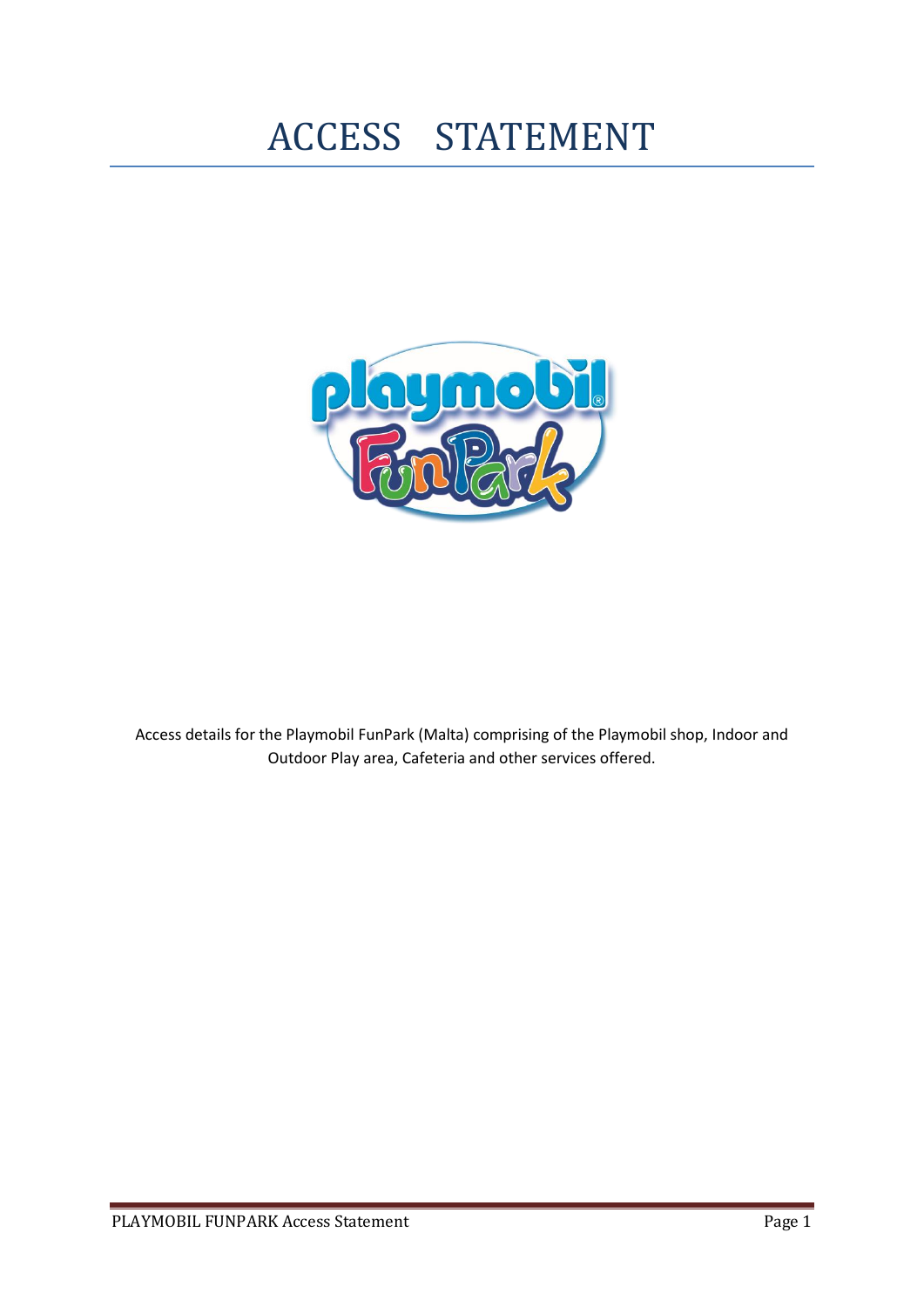# **Introduction**

#### **Promoting Play**

The concept of the Playmobil FunPark in Malta is to provide the opportunity for children to interact with the product thus creating and enhancing PLAYMOBIL's awareness and image through a fun, safe and healthy experience.

*"Learn through Active Play"*

#### **Pre-Arrival**

- Information about the Playmobil FunPark is available on the website and on our facebook page [https://www.facebook.com/playmobil.funparkmalta/.](https://www.facebook.com/playmobil.funparkmalta/) The website can be seen on any browser and compatible with computers using screen-reading software;
- The Playmobil FunPark is comprised of:
	- o Playmobil shop
	- o Indoor & Outdoor Play Area
	- o Cafeteria
- Entrance Fees apply:
- Max Capacity x110Pax

#### **Entrance Fee**

Peak Period: €5 (1-12yrs) & €3 (12yrs+)

\_\_\_\_\_\_\_\_\_\_\_\_\_\_\_\_\_\_\_\_\_\_\_\_\_\_\_\_\_\_\_\_\_\_\_\_\_\_\_\_\_\_\_\_

\*Off Peak: €3 (1yr+)

**Free Entrance** – Children under 1 yr, CRPD Disability Card Holders and access to the PLAYMOBIL Shop.

\*Peak Period: Saturdays & Sundays, Local Public Holidays and Local School Holidays

\*Off Peak: Monday to Friday

- On a number of festive days, the Playmobil FunPark will be closed for private events. Kindly take note of any changes to our opening hours on the website home page;
- Max Capacity x110 if the number is reached, one is kindly asked to wait at the shop until other visitors exit;
- Bus Number X4 from Valletta stops right outside the Playmobil FunPark, however we offer the facility to call a taxi for our visitors should they request one at a service charge;
- Only guide dogs are permitted in the Playmobil FunPark;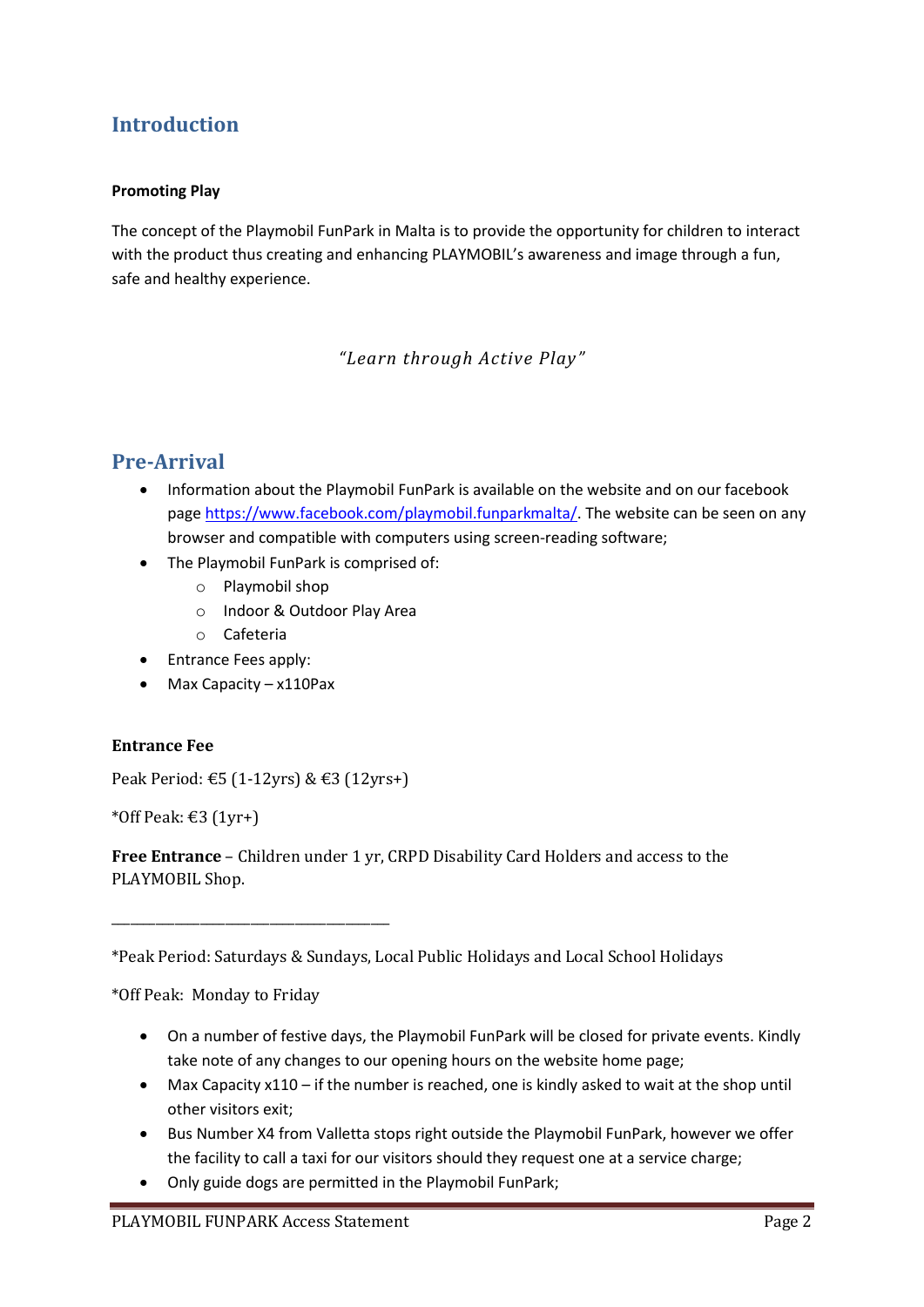The FunPark is monitored by CCTV Cameras.

#### **Parking Facilities**

 An open car park area is situated opposite from FunPark with ample parking space during any visiting hours

#### **Entrance and Retail**

- Opening Hours
	- o Monday to Thursday 10:00hrs 16:00hrs
	- Friday to Sunday inc Public Holidays  $-$  10.00hrs  $-$  18:00hrs
- The FunPark gate leads directly onto the street, therefore railings are in place to safeguard and prevent children from running out directly onto the street. After passing through the gate, customers walk into a courtyard which has large Playmobil Figures as well as a throne were children and adults alike can take pictures
- The main entrance leading into the shop is accessible by all
	- $\circ$  A sliding automatic door is in place which only opens when it detects an average adult height approaching entrance. This will prevent children from entering or exciting the premises on their own.
- Natural Lighting is used most of the time. Alternatively, energy saving white bright lights are affected.
- Vinyl floor surface
- There are no ramps and/or steps in the main shop area.
- The Playmobil FunPark staff is multilingual, with a minimum proficiency in Maltese and English. Staff greet visitors to the FunPark, attend to their queries and explain the available services.
- At the Playmobil FunPark entrance, customers purchase their entrance tickets and /or purchase any Playmobil items from our shop.
- Playmobil entrance is manned all the time, with security services on busy days.

#### **Retail Area**

- The Playmobil shop doughnut shaped counter is 1m high with two cash points on either side;
- The shop is stocked with all the latest PLAYMOBIL assortment range
- The product prices are placed on each and every box on the different shelves at the following height:
	- o Bottom shelf 20cm
	- o Second shelf from bottom 83cm
	- o Third shelf from bottom 145cm
	- o Top shelf from bottom 205cm
- 5 lit product display stands are place at the end of the 4 retail gondolas.
- The floor is level except for short humped bridge that leads to the play areas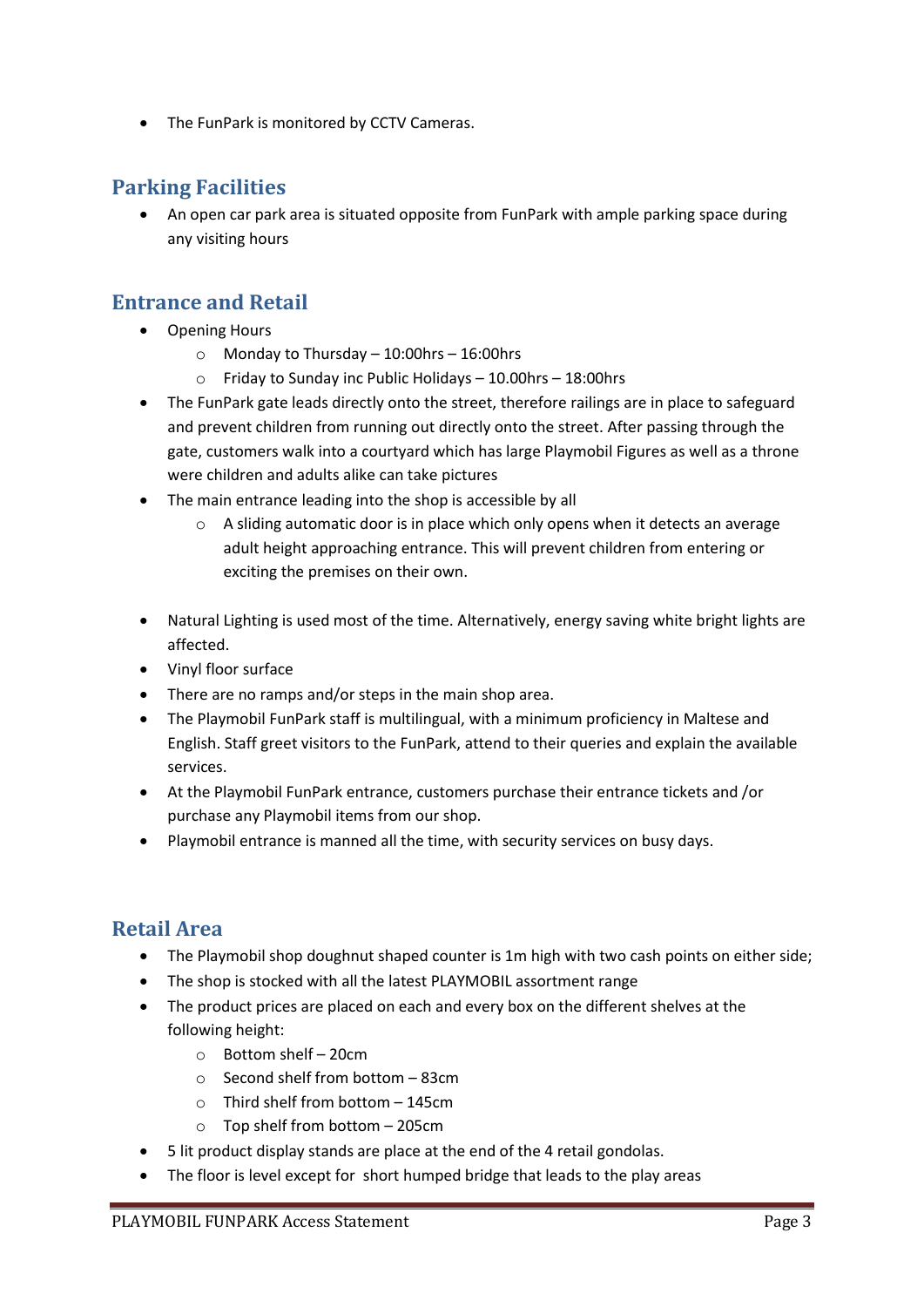## **The FunPark**

- The FunPark play area is on one floor, having an indoor and outdoor play area. The indoor play area covers an area of 369m²
- Toilet Facilities are available (Male, Female, Kids and Special Needs)
- Nappy Changing facilities are also available;
- A cafeteria covering an area of 311m² is located at the far end with an indoor and outdoor seating area as well as a designated outside smoking area.
- The outdoor play area covers 1585m<sup>2</sup>

#### **Indoor Play Area**

- The indoor play area is floored with a vinyl carpet;
- A designated private party area with use of stage is closed off and used for private celebration parties and school outings. There is use of ramp for stage for wheel chair access;
- The indoor play area is designated in different themed zones for different age groups
	- o 123 play area for toddlers
	- $0$  4+ area
- There are no steps involved;
- There is a ramp in the play area to facilitate wheelchair access and in the outside play area;
- Natural lighting is used most of the time, alternatively energy saving lights are used;
- There are two automatic doors to enter/exit the FunPark and outside play area;
- In case of the fire alarm taking off, all the clients in the FunPark playing area and in the cafeteria, together with the staff, are ushered out immediately via the nearest exit and taken to an Assembly Point A which is located next to the parking bays outside the premises;
- There are no particular known hazards as these are all kept to a minimum by taking precaution;
- The indoor play area features a Knights castle, a Police Station together with a suspended Helicopter and a Private Celebration area for school outings and celebration parties. All the necessary safety requirements are taken into consideration always in liaison with the Company's Health & Safety Officer;
- $\bullet$  Bathrooms are located within the internal play area and marked appropriately x1 male, x1 female, x3 children's toilets and one for special needs:
	- $\circ$  The male and female cubicles cover an area of 2m<sup>2</sup> each, the children's toilet cover an area of 2.45m² each whilst the toilet for special needs people covers an area of 3.4m².
- Baby changing facilities and nappy dispenser are also available in the bathrooms.